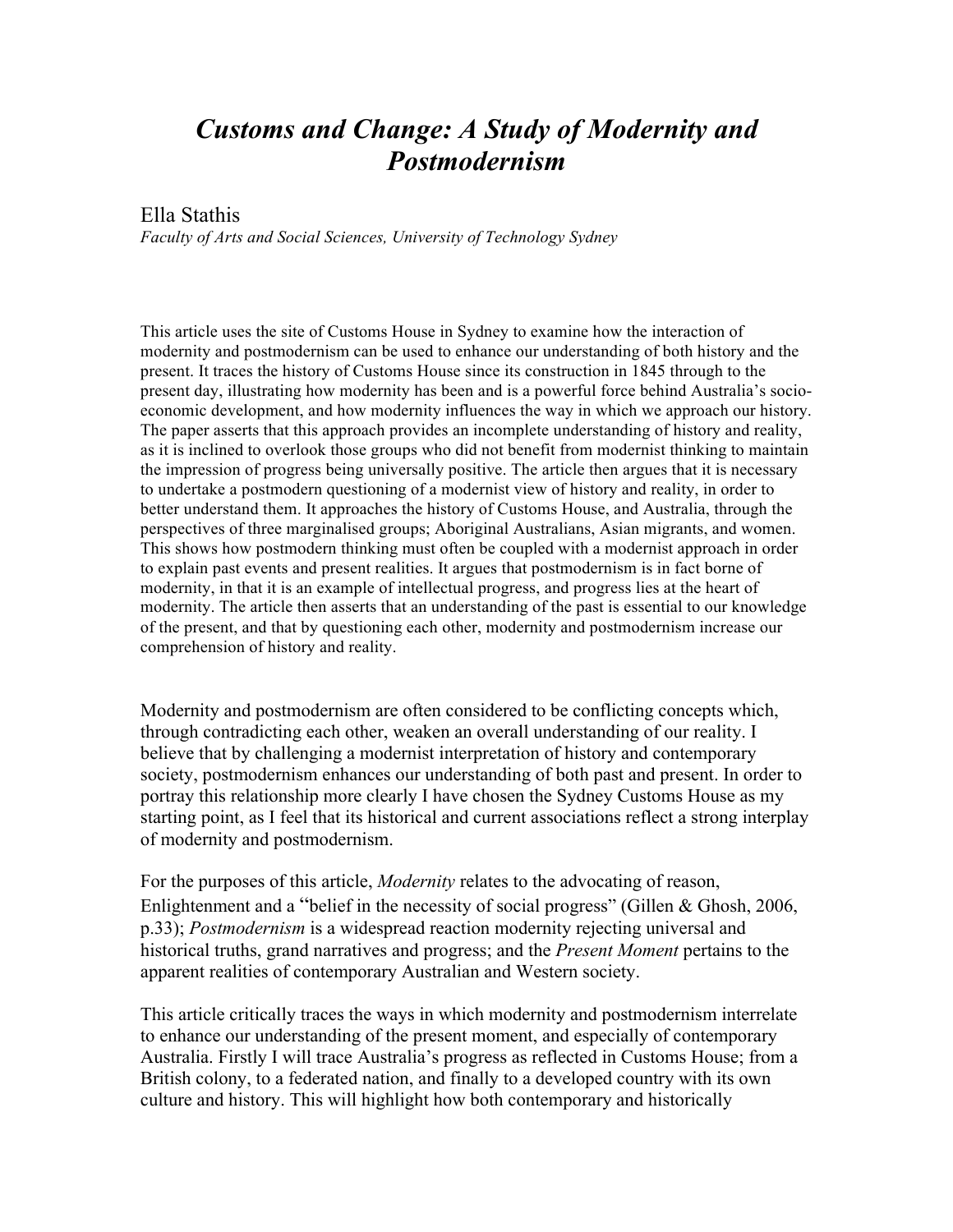contextual perspectives have represented modernity and progress as positive forces. I will then discuss how certain historical viewpoints have emerged in recent years with regard to Customs House; namely the perspectives of indigenous Australians, Asian migrants and women. These perspectives challenge the long-held view of Customs House as a symbol of positive progress, and indeed the whole idea of modernity as a beneficial force. They also represent an increasing tendency in the Western world to reject dominant versions of history and reality, in favour of plural realities and historical truths. Finally I will answer the question: how can postmodern questioning of a modernist approach to our past and present lead to a greater comprehension of the present moment, or in this case, of contemporary Australia?

## **The Working Man's Paradise**

The early history of Customs House reflects Australia's socio-economic development in the late 19<sup>th</sup> Century, as well as the modernist view taken by most Australians regarding this phenomenon. The building was initially constructed in 1845 to cope with the increasing levels of imports and migration which the country was experiencing. The business of customs house reflected not only the rate of Australia's socio-economic growth, but also the nature of its development. Convict transportation was phased out between 1840 and 1868; whilst the discovery of gold in Bathurst, Victoria, in 1851 led to a vast increase in migration from Britain, Europe and North America. This meant that rather than dealing with the forced transportation of criminals, Customs House was now overseeing the voluntary migration of free, skilled workers. This demographic alteration considerably affected Australia's early economic and urban growth. By the 1880's, Australia possessed a thriving agricultural sector, accompanied by rapidly-growing cities – for a short time Melbourne was the second-largest city in the British Empire. This development manifested itself physically at Customs House, which was expanded in 1885 to cope with the nation's seemingly endless progress.

Little thought was given to those excluded from this wave of modernity: the dispossession of the indigenous Australians was easily overlooked by a modernistminded colonial population; whilst the blatant exclusion of women and Asian migrants was quickly excused by the need to protect the economic interests of male, white Australians. Indeed, it was the responsibility of Customs House to decide if an Asian person could enter the country, and also where they were allowed to live and work. Quite paradoxically, Customs House waved through masses of British and European migrants as Australia quickly gained a reputation as a 'working man's paradise', due largely to the rights and freedoms available to White Australians. The growing numbers of skilled workers and craftsmen led to the formation of trade unions in professions such as mining, shearing and stonemasonry. These groups lobbied very successfully for workers rights unheard of elsewhere in the world – in 1856 the Stonemasons union became the first labour group in the world, to win an eight-hour day. This affinity with Enlightenment humanism continued into Australian politics, where this highly-paid, skilled working class argued for democratic institutions such as a free press and representative government. There was also an increasing nationalist push for federation, exacerbated by the economic depression of the 1890s, which threw the inefficiencies of the six-colony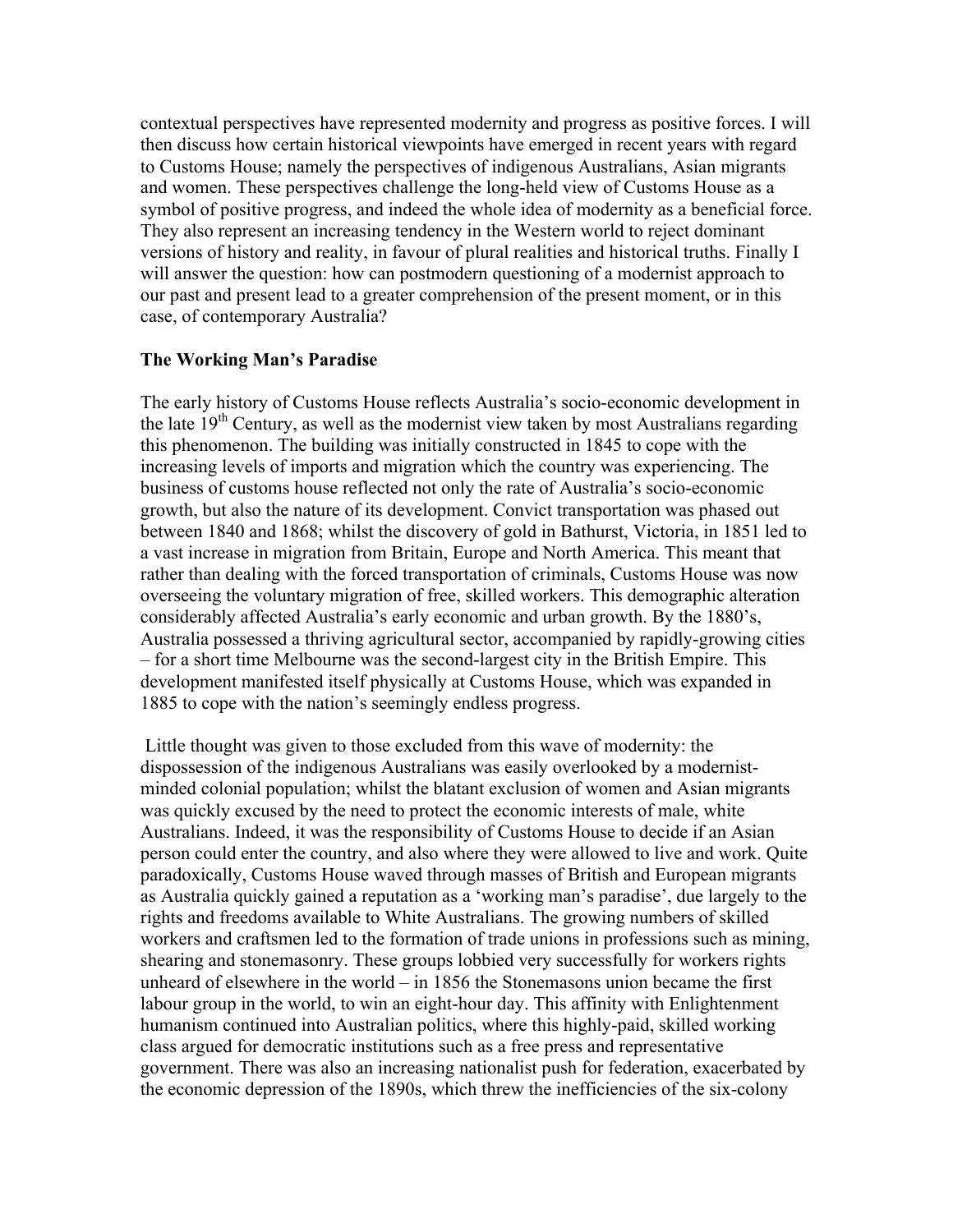system into sharp relief. Almost anachronistically, Customs House remained a powerful link to Britain, "A solitary symbol of British power over sea and trade," (Customs House Management team, 2004, p.2) and the venue through which all economic contact with the Empire was processed. Thus Customs House provides a two-fold reflection of modernity in Australia in this period. It shows the practical idealization of progress as manifested in Australia's booming economy, including a willingness to overlook those disadvantaged by change in favour of wider modernization. It also demonstrates how Enlightenment ideals such as humanism, liberalism and nationalism became an integral part of Australian attitudes to politics and personal freedoms.

### **The Birth of a Nation**

Australia's political progress took what was arguably its greatest step in 1901, when the six separate colonies became one federated nation. A new sense of unity and national identity was symbolically reflected in Customs House. The site held an official celebration of Federation on January  $1<sup>st</sup>$ , 1901, and the department of Trade and Customs was the first department established under the new Australian government. Indeed, the introduction of a standardised tariff for all the colonies had been a significant force behind the Federation, as "This stopped fierce border disputes between the colonies," and "High duties on imports protected national industries and provided government revenue." (Customs House Management team, 2004, p.6) Customs House became a symbol not of British colonial might, but of Australia's social, political and economic development. As the new nation's economy boomed in the early  $20<sup>th</sup>$  century, the ranks of Customs House swelled as more workers were brought in to handle ever-increasing exports, especially from the agricultural sector. However, the underlying weaknesses of Australia's apparent agricultural might were brutally highlighted by the Great Depression of the 1930s. Not only were the country's wheat and wool industries crippled by the rapid drop in overseas demand, but the once-powerful Labor party was split into factions by their failure to deal with the accompanying social struggles. The halls of Customs House, though they continued to operate, grew increasingly quiet as the Depression worsened. It was the first time in the new nation's history that the cost of rapid economic progress was felt by the White population.

Customs House is also an actual and symbolic representation of the development of Australian culture after Federation. The building was responsible for quarantine and contraband items, and practically enforced policies about what was and was not allowed into Australia. Customs workers thus helped to facilitate the continued monopoly of a White, Christian-influenced demographic over Australia's cultural fabric, by banning items such as 'indecent' books and contraceptive devices (Customs House Management team, 2004, p.6) Change and modernization were wonderful, as long as they were the changes approved by the dominant socio-political group. Customs House further reinforced this hegemony by enforcing the White Australia policy from 1901 to the 1970s, minimising the Asian migration which many people feared "…would endanger living standards and create unemployment". (Dixon, 1945) Once again, so-called modernists advocated progress – but only the right kind of progress, for the right kind of people. Perhaps the most progressive move in Australia's political history was the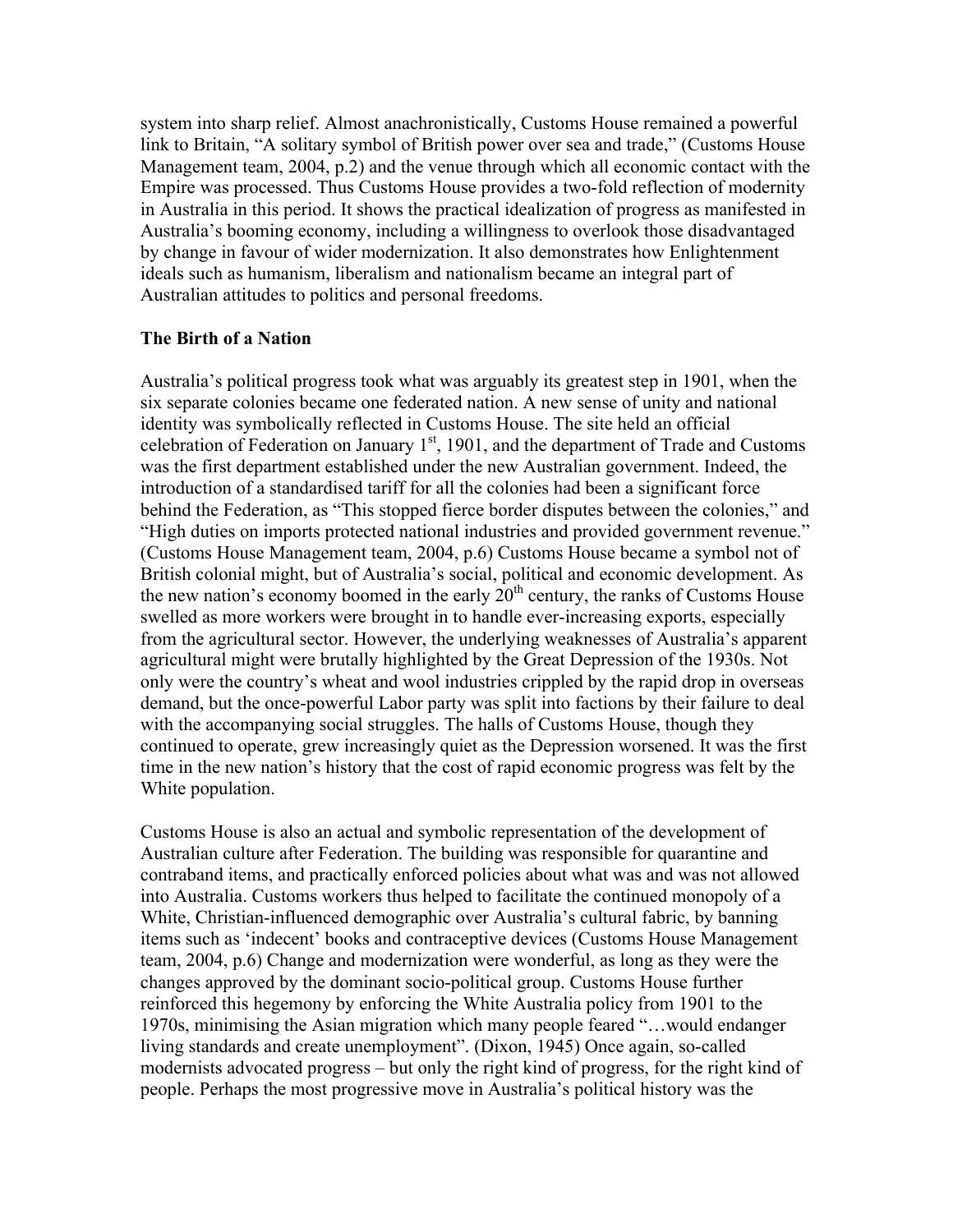abolition of the White Australia policy by the Whitlam government in 1973 – a step which demonstrated 'true' social egalitarianism, and therefore 'true' Enlightenment values. Meanwhile the practical business of Customs House grew exponentially after the Second World War, with modern inventions such as typewriters and computers being introduced as technology developed. Finally in 1990 the business of customs was relocated to a site nearer the airport. This very relocation reflects technological progress, as air travel overtook sea travel in the latter  $20^{th}$  Century. Thus the site again reflects both the economic modernisation of Australia, and the way in which accompanying modernist ideals manifested themselves in society.

## **The New Progress**

Over the past two decades, Customs House has undergone yet another change, which once again reflects similar shifts in Australia's socio-economic values. In 1994 the City of Sydney leased Customs House from the Commonwealth, and modernised the venue to suit cafes and cultural facilities (Customs House Management team, 2004, p.5). This move towards commercialism mirrors an increasing economic trend towards that very force in Australia, and the increasing commercialisation of the developed world. Whilst the agricultural and industrial sectors are still vital, economic progress is now equally measured by the growth of commercial businesses and commodities. This arguably reflects the essence of modernity wherein that which was once considered progressive – in this case, a booming agricultural sector – is overshadowed by newer values, products and ideas.

This site also continues to highlight changes, or modernity, in Australia's socio-cultural attitudes. In 2004 the building was reconfigured again to house the City of Sydney Library, and also hosts other cultural exhibitions and events. Although this may be regarded solely as homage to tradition, it is also a testament to cultural progress. Many of the exhibitions held at Customs House have indigenous or multicultural influences, reflecting the increasing cultural tolerance that has grown in Australia since the 1970s. Furthermore, the site's attempts to preserve Australia's history and traditions are in themselves evidence of our development – a hundred years ago, we would not have had anything to preserve. In a current setting modernity may be seen as a more positive force, smoothing over the fractures in our glowingly progressive history, and encouraging economic and cultural diversity in contemporary society.

## **The Beginning of the End**

Customs House reflects great historical and cultural depth, and thus is an ideal frame through which to view the interaction of modernity with postmodernism. In recent decades, postmodernism has fostered an increased questioning of Western modernist ideas and histories, particularly by once-marginalised groups. According to Kuan-Hsing Chen:

Postmodernity denotes excursion into post-history in the sense that *that specific* Western monolithic thing called History is over and done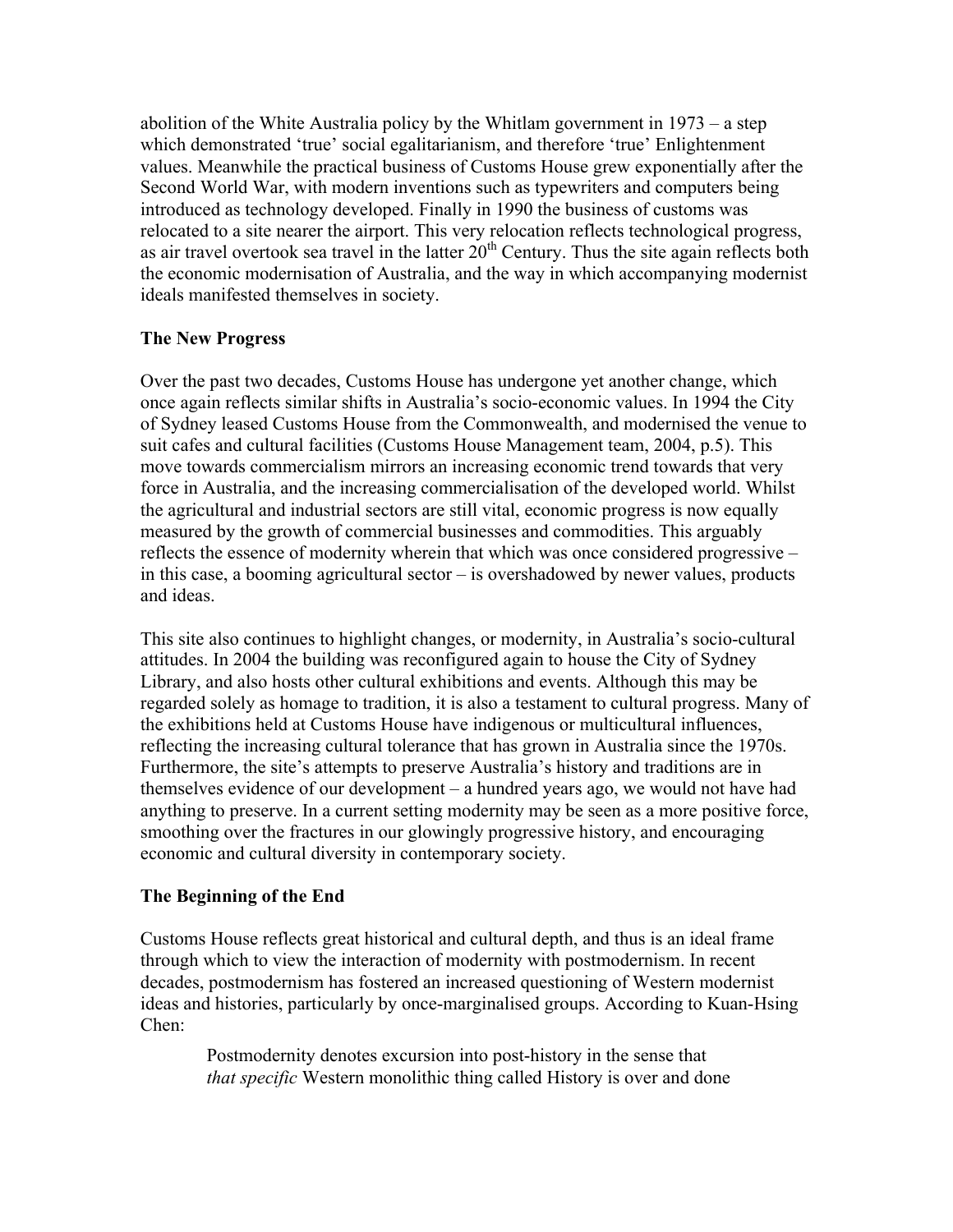with …what is finished is the official, universal, unified, racist, sexist, imperialist History…(1991, p.37-38)

Similarly in Australia, the past fifty years has seen the emergence of various perspectives which challenge a largely positive modernist interpretation of Australian history. One such perspective is that of indigenous Australians, and their challenge to the accepted national history can be clearly seen through this site.

The land on which Customs House is built traditionally belongs to the Gadigal people of the Eora nation, who are the custodians of most of inner Sydney. For thousands of years before colonisation, the Gadigal clan traded, hunted and fished in the area around Customs House. The specific location of the building is the site on which Captain Arthur Phillip raised the first British flag in 1788, and so there has been much conflict over its significance. For the white colonials, this spot marks the beginning of Australia's history and impressive progress; but for Aboriginal Australians, it symbolises the beginning of the end of Aboriginal culture. Customs House continued to be one of many symbols of indigenous degradation from its construction in 1845 up until the 1990s. Even as it reflected progress and prosperity for white Australia, it represented the decimation of the Aboriginal way of life as the country became increasingly Westernised. The farms which fed Australia's thriving agricultural sector were built on lands forcibly taken from the Aboriginal people. Whilst white Australians undoubtedly suffered in the Great Depression, it was indigenous workers who were often first to lose their jobs. The cost of economic progress in Australia was higher for the Aboriginal people than for any other group.

Indigenous Australians also suffered through Australia's cultural development – or rather a lack thereof, as the dominant socio-political forces strove to create a supposedly superior 'White Australia'. Whilst Customs House was not responsible for enforcing those policies pertaining to Aboriginal Australians, such as the forced Assimilation policy and the subsequent Stolen Generation, it was certainly a symbol of white Australia's determination to foster an Anglo-only society. The first significant step towards Aboriginal rights was the 1967 Referendum, which passed with an overwhelming 90% which, amongst other things, gave Aboriginal people the right to vote. Other important developments were the Mabo Decision of 1992, which overturned the concept of *terra nullius* and acknowledged Aboriginal land ownership; and the institution of National Sorry Day in 1998. These changes reflect an increasing awareness of the Aboriginal perspective, and the acknowledgement of the suffering which indigenous Australians endured as a result of colonisation and ensuing progress. This recognition has a physical manifestation at Customs House, where an Aboriginal flag now flies alongside the Australian flag. Many of the artistic and cultural installations exhibited at the site also have indigenous origins. Even so, many indigenous Australians continue to live as disenfranchised, second-class citizens. The Aboriginal perspective thoroughly undermines those viewpoints which depict Australia's socio-economic progress as a positive force, and ultimately challenges the notion of modernity and progress as being wholly beneficial forces. Nevertheless, it is only through developments – or 'progress' – in Western thinking that post-colonial voices such as these have been allowed to appear, and contradict once-dominant views of the world.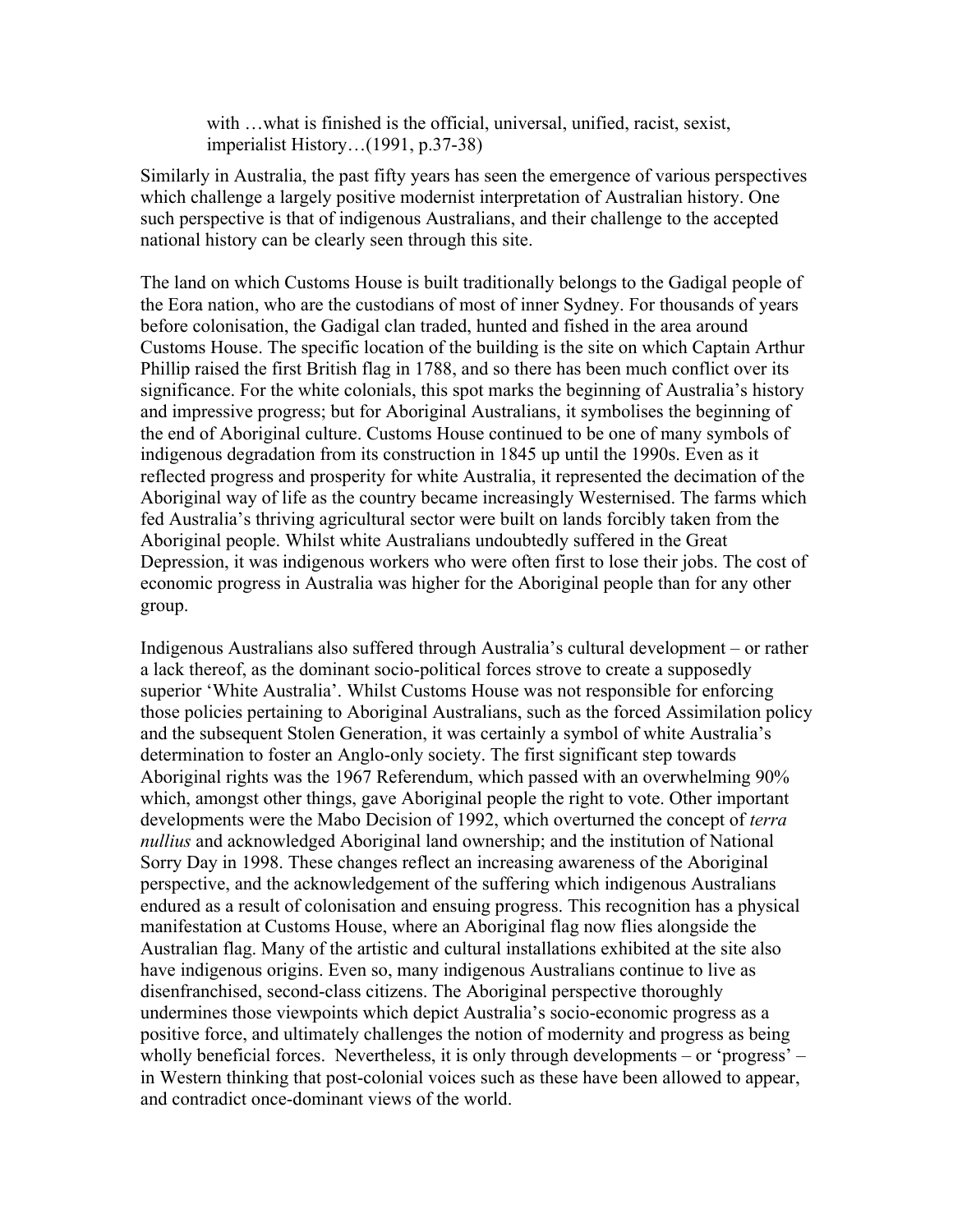## **The Yellow Peril**

Another perspective which disagrees with a uniformly positive view of modernity in Australia is that of Asian migrants. This diverse group was generally restricted or excluded from migrating to Australia from the mid-19<sup>th</sup> Century until 1973. These restrictions began in the 1850s, when the Gold Rush saw a wave of Chinese migrants arrive in Australia. Customs House was empowered to decide where Chinese migrants could live and work, so that they did not interfere with the efforts of white prospectors. During the 1880s, Chinese migrants and "Kanakas" (Pacific Islanders) were often brought in by wealthy farmers as cheap labour on Queensland sugar plantations. Protests from various trade unions led to even tighter restrictions on Asian migration, and sowed the seeds of the White Australia policy.

The policy itself came into action with the Immigration Restriction Act of 1901, and was enforced by Customs House. Customs workers would give Asian migrants a dictation test in an unfamiliar language, and anyone who failed the exam (which was almost everyone) would be refused entry to Australia. The Australian government was determined that the 'working man's paradise' would remain so only for European migrants. Anti-Asian sentiment was exacerbated by the Second World War, when fears of Australia being overrun by Japan led to slogans such as "Populate or perish". Although the policy was relaxed by degrees between 1947 and 1966, Customs House continued to enforce the White Australia policy until 1973, when the Whitlam Labor government enacted amendments making it illegal to regard race as a factor when choosing migrants or granting citizenship. This landmark legislation was reinforced by the Racial Discrimination Act of 1975, which forbade discrimination on the basis of race in any official circumstances. The workers of Customs House were no longer obliged, or allowed to institute the anti-Asian immigration laws which had existed for more than a century. Today approximately 8% of the population is of Asian descent, compared to 37% who claim Anglo-Australian origins (2006 Census, ABS) The newly-realised perspective of Asian migrants illustrates another negative aspect of modernity; that its benefits are not necessarily universal, and those excluded from the wave of progress often suffer as a result of it. Yet again, however, it is progress and change in Western thinking, as evidenced by postmodernism that has facilitated the realisation of those voices which challenge the very notion of positive progressivism.

### **A Woman's Work**

The final perspective which this article examines is that of Australian working women. This was another group which was largely excluded from the benefits of Australia's seemingly constant modernization and development. Australia was considered the 'working man's paradise', but Australian women did not enter the public workforce until the latter nineteenth century. Until then they could partake in the country's rapid economic progress only vicariously through their male relatives; they had no capacity to benefit from, or contribute to such advancement in their own right. Customs House was no exception; women were forbidden to work there until 1872, when Edith Hanson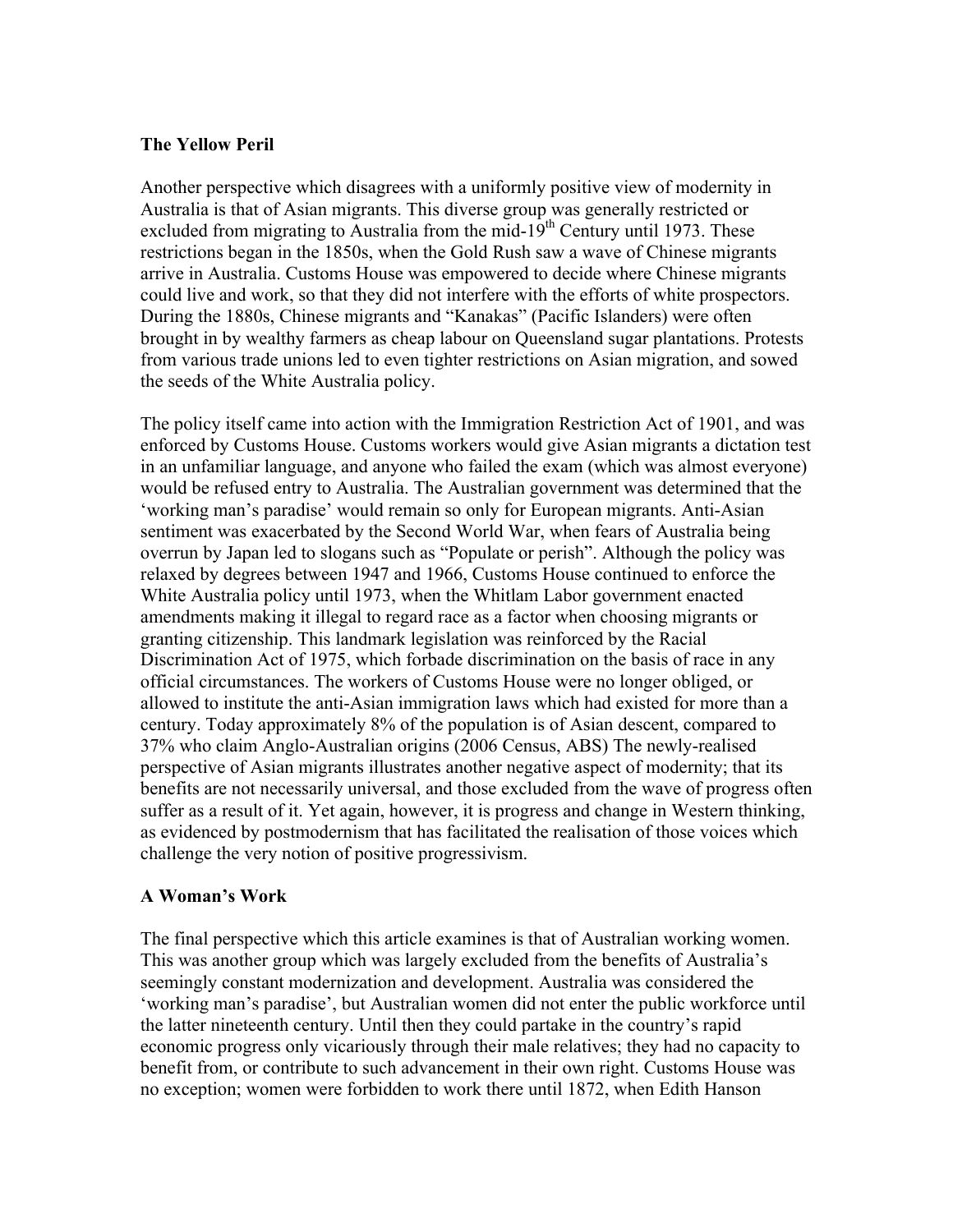became the building's first woman typist. "Clerical occupations quickly became among the most gender-segregated of all jobs: numerically dominated by women and discursively marked as 'women's work'." (Boyer & England, 2009, p.307) This is clear evidence of the ways in which " 'women's skills have been historically undervalued, ignored altogether, or judged to be of less importance than those of men.'" (Saunders & Evans, 1994, cited in Nugent, 2002, p.3) Economic and social progress was the province of male Australians; women could benefit from modernization, but not actively participate in it.

By 1908 women in all six states were allowed to vote in Federal elections, but the attitudes towards women in the workforce, and at Customs House, did not change. In 1929 Mary Hughes was rejected when she applied for a Customs agent's license, after "the Comptroller-General told her "the wharves are no place for a lady"." (Customs House Management team, 2004, p.9) White male Australia retained its dominance – women could be granted progressive social freedoms, such as enfranchisement, but could not achieve economic autonomy equal to that of their male counterparts. Not until 1967 were women allowed to work as Customs officers; in that year, four women were appointed as preventative officers to seek out female smugglers (Customs House Management team, 2004, p.9). This coincided with the feminist movements of the 1960s and 1970s, which saw women throughout the Western world gaining social independence and economic freedoms. Nevertheless, women continued to be paid lower wages than men in many areas – a trend which still exists in some employment sectors even today. The perspective of women on Australian history further undermines the idea of universally positive progress which sits at the heart of modernity. It shows how that very modernisation fostered a white, male-dominated society, which denied women economic freedom and relegated them to dependent second-class citizens. Even so, it is once again the modernisation, or perhaps post-modernisation of Western thinking which has enabled women to achieve relative independence, and voice the perspectives which challenge the accepted version of history and our understanding of contemporary Australia.

The interplay of modernity and postmodernism at this site clearly reflects how these concepts may interact with regard to historical and contemporary Australia. A modernist approach to the history of Customs House is a vehicle for reflecting important socioeconomic progressions in Australia's history. It demonstrates how modernity clearly influenced the attitudes of the contextually dominant social group (i.e. white male Australians). It also illustrates the ways in which a modernist approach to our country's history enables one to overlook discriminatory actions or disadvantaged groups, in light of the enormous social and economic progress which Australia has made in the past two centuries. However, through a postmodern questioning of a pro-progress, modernist approach, we can see how this perspective fails to account for the experiences of certain subordinate groups. It also does not explain the emergence of women, Asian migrants and indigenous Australians as fairly recent socio-economic forces, whose alternative perspectives and experiences have only lately been given voice. A modernist approach may have suggested that these groups were merely swept along in the wave of progress, or were the necessary sacrifices made for the sake of modernisation. This does not account for the lower wages paid to women even today; for the comparatively small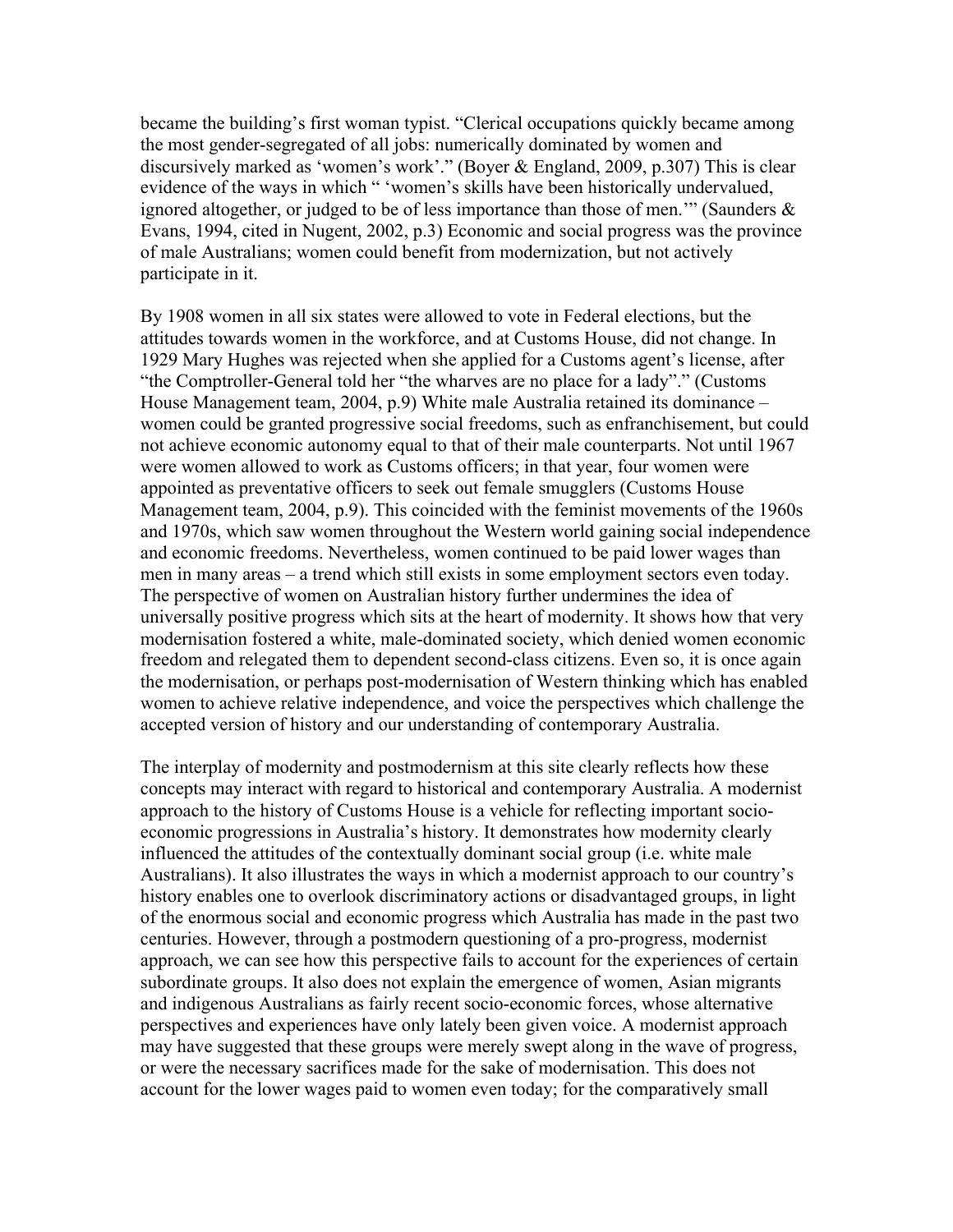percentage of our population which is Asian; or for the continued poverty and disenfranchisement of many indigenous Australians. It becomes clear that a solely modernist viewing creates an incomplete picture of both history and the present. It is only by examining this site, and Australia's history, through the eyes of the aforementioned disadvantaged groups that we can gain a fuller understanding of Australia's socioeconomic development, and therefore of its present socio-economic condition.

We must fully understand the past in order to better comprehend the present. As Hobsawm states, "…where we stand in regard to the past, what the relations are between past, present and future are not only matters of vital interest to all: they are quite indispensable." (1998, p.32) We cannot understand either of these using only modernity or postmodernism; modernity neglects certain viewpoints in order to justify continuous progress, whilst postmodernism could not exist without modernity. Indeed, as I have reiterated, postmodernism may be considered a form of intellectual progress, and progress is the cornerstone of modernist thinking. "We have not entered a "post-modern society…we have entered the second phase of modernity." (Muckenburger, Stroh & Zoll, 1995, p.16) Modernity has given rise to the very school of thought which challenges it most. The two concepts are so inextricably linked that they are forced to interact, both at this site and in wider Australian society. It is only by using these two ideas to challenge and question each other, and our existing notions of history and reality, that we can fully understand the present moment that we live in.

## **Notes on Contributor**

Ella Stathis studies media arts and production and international studies at the University of Technology Sydney.

### **References**

Australian Bureau of Statistics, 2006, *Census Data*, 2006, ABS, Canberra, viewed 5<sup>th</sup> October 2010 at:

> http://www.censusdata.abs.gov.au/ABSNavigation/prenav/ProductSelect?new producttype=QuickStats&btnSelectProduct=Select+Location+%3E&collectio n=Census&period=2006&areacode=&geography=&method=&productlabel= &producttype=&topic=&navmapdisplayed=true&javascript=true&breadcrum b=P&topholder=0&leftholder=0&currentaction=201&action=104&textversio n=false

- Boyer, K & England, K, 2009, 'Women's Work: The Feminization and Shifting Meanings of Clerical Work', *Journal of Social History,* vol.43, no.2, pp. 307- 340
- Chen, K.H., 1991, 'Post-Marxism: between/beyond critical postmodernism and cultural studies', *Media Culture Society,* vol.13, no.1, pp. 35-51
- Customs House Management team, 2004, *Interpretive Panels*, City of Sydney, viewed  $11<sup>th</sup>$  August 2010 at: http://www.cityofsydney.nsw.gov.au/customshouse/Documents/InterpretiveP anels\_000.pdf